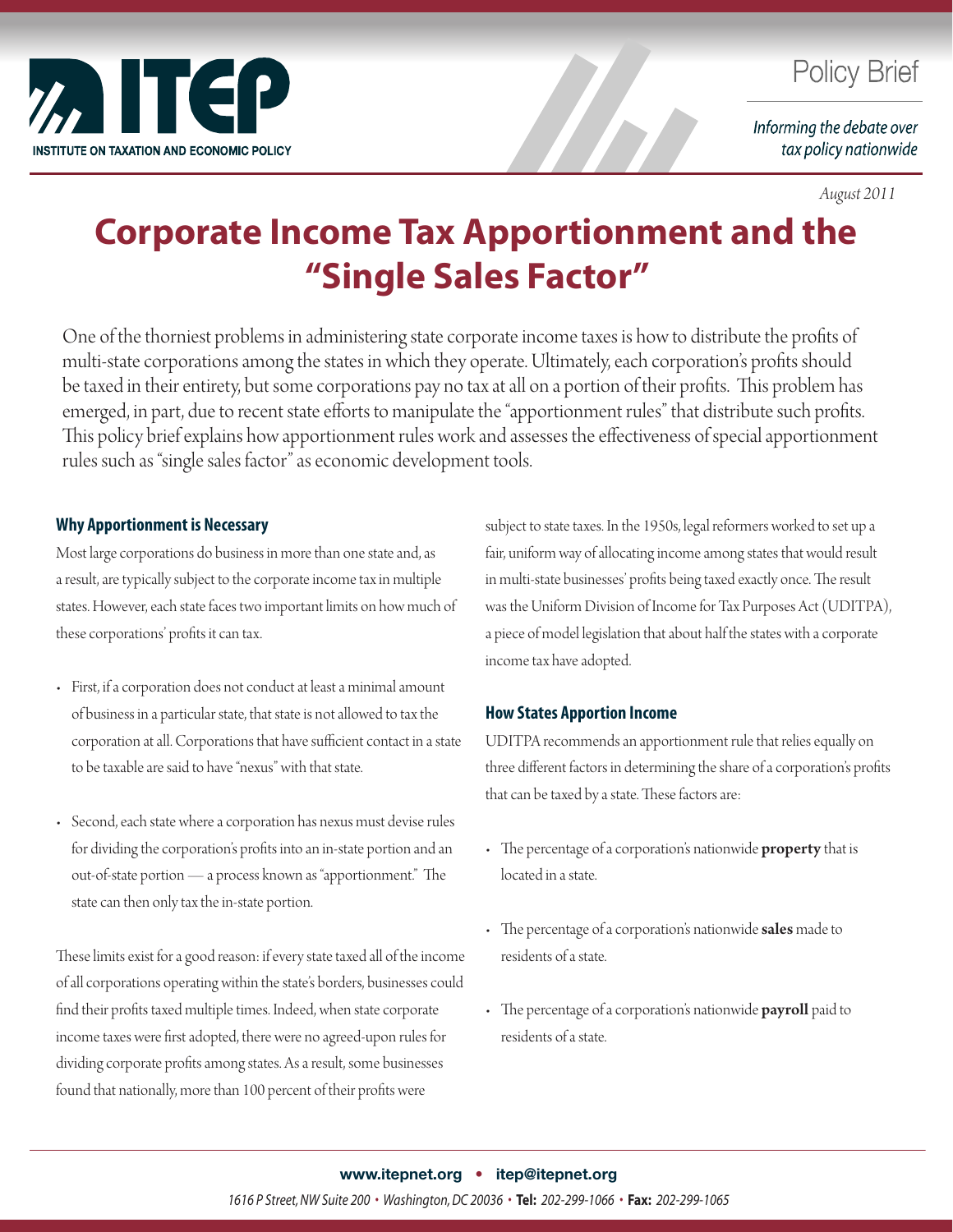

## **Policy Brief**

The main rationale for using these three factors to determine taxable income is that it is impossible to determine with any accuracy the specific parts of a company that generate a given dollar of profit, let alone the states in which those parts may be located. These three factors are viewed as reasonable approximations of the share of a company's profit that arises from doing business in a state, based on both the demand for company output in the state (the sales factor) and the production activity in which it engages in that state (the property and payroll factors), since profits are a function of both supply and demand. UDITPA's recommendation was to assign each of these three factors an equal weight in distributing a company's business income among the states in which it operates. If every state used the apportionment rule UDITPA recommends, it would be an important step towards ensuring that all corporate profits are subject to taxation.

However, over the past twenty years, many states have chosen to reduce the importance of the property and payroll factors and increase the importance of the sales factor. The majority of states now use apportionment formulas that give "double-weight" or greater to the sales factor. This means a corporation's in-state sales are at least twice as important as each of the other factors. At the extreme, more than a dozen states now rely entirely on the sales factor (and therefore do not use the property or payroll factors at all) in determining at least some corporations' tax liabilities. This approach is known as the "single sales factor" or SSF.

#### **Advantages and Disadvantages of Increasing the Sales Factor**

Single sales factor is typically enacted for two reasons. First, it is argued that SSF makes a state a more attractive place for businesses to expand

| <b>State Apportionment Formulas, 2011</b> |                                             |                |                                    |
|-------------------------------------------|---------------------------------------------|----------------|------------------------------------|
| <b>STATE</b>                              | <b>Apportionment Formula</b>                | <b>STATE</b>   | <b>Apportionment Formula</b>       |
| <b>AL</b>                                 | Double Weighted Sales                       | <b>MT</b>      | Equal Weighted Formula             |
| <b>AK</b>                                 | <b>Equal Weighted Formula</b>               | <b>NE</b>      | <b>Single Sales</b>                |
| <b>AZ</b>                                 | 80% Sales, 10% Payroll, 10% Property        | <b>NV</b>      | <b>NO CIT</b>                      |
| <b>AR</b>                                 | Double Weighted Sales                       | <b>NH</b>      | Double Weighted Sales              |
| <b>CA</b>                                 | Double Weighted Sales/Optional Single Sales | <b>NJ</b>      | Double Weighted Sales              |
| <b>CO</b>                                 | <b>Single Sales</b>                         | <b>NM</b>      | <b>Equal Weighted Formula</b>      |
| <b>CT</b>                                 | Double Weighted Sales                       | <b>NY</b>      | <b>Single Sales</b>                |
| <b>DE</b>                                 | <b>Equal Weighted Formula</b>               | <b>NC</b>      | <b>Double Weighted Sales</b>       |
| <b>DC</b>                                 | Equal Weighted Formula                      | <b>ND</b>      | <b>Equal Weighted Formula</b>      |
| <b>FL</b>                                 | Double Weighted Sales                       | <b>OH</b>      | <b>Triple Weighted Sales</b>       |
| GA                                        | <b>Single Sales</b>                         | <b>OK</b>      | <b>Equal Weighted Formula</b>      |
| HI                                        | <b>Equal Weighted Formula</b>               | <b>OR</b>      | <b>Single Sales</b>                |
| ID                                        | Double Weighted Sales                       | <b>PA</b>      | 90% Sales, 5% Payroll, 5% Property |
| IL.                                       | <b>Single Sales</b>                         | R <sub>l</sub> | <b>Double Weighted Sales</b>       |
| IN                                        | <b>Single Sales</b>                         | <b>SC</b>      | Double Weighted Sales              |
| <b>IA</b>                                 | <b>Single Sales</b>                         | <b>SD</b>      | <b>NO CIT</b>                      |
| <b>KS</b>                                 | Equal Weighted Formula                      | <b>TN</b>      | Double Weighted Sales              |
| <b>KY</b>                                 | Double Weighted Sales                       | <b>TX</b>      | NO CIT                             |
| LA                                        | Single Sales                                | UT             | Double Weighted Sales              |
| <b>ME</b>                                 | <b>Single Sales</b>                         | <b>VT</b>      | Double Weighted Sales              |
| <b>MD</b>                                 | Single Sales                                | <b>VA</b>      | Double Weighted Sales              |
| <b>MA</b>                                 | <b>Single Sales</b>                         | <b>WA</b>      | NO CIT                             |
| MI                                        | Single Sales                                | <b>WV</b>      | Double Weighted Sales              |
| <b>MN</b>                                 | 90% Sales, 5% Payroll, 5% Property          | WI             | <b>Single Sales</b>                |
| <b>MS</b>                                 | <b>Single Sales</b>                         | <b>WY</b>      | NO CIT                             |
| <b>MO</b>                                 | <b>Single Sales</b>                         |                |                                    |